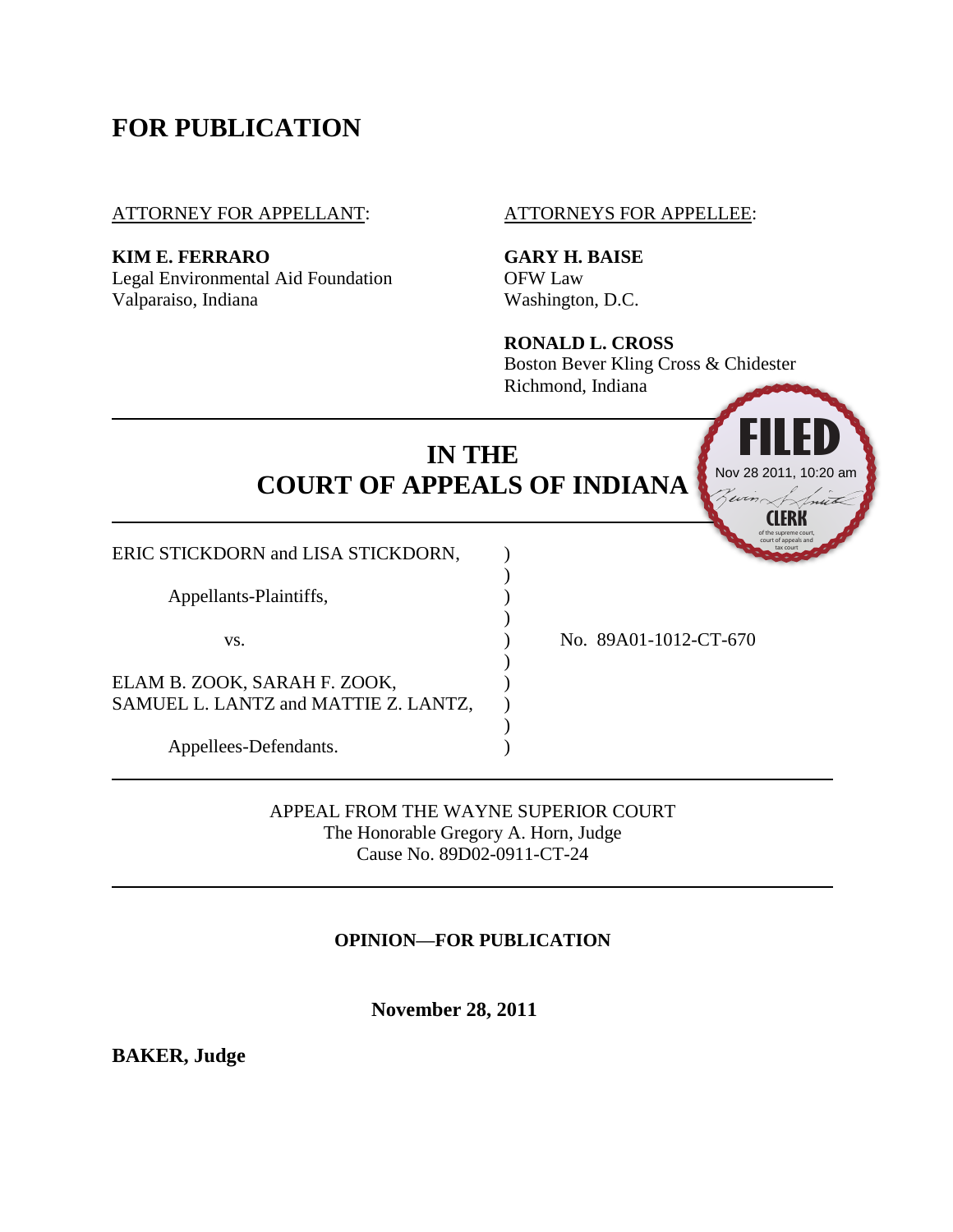Two neighboring farmers were conducting business near Cambridge City in Wayne County. The defendants built their dairy in 2003 that included a milking parlor about fifteen feet from the plaintiffs' house. When the defendants emptied a manure pit on the farm in early 2004, the stench of rotten eggs and raw sewage permeated the plaintiffs' home. The plaintiffs became physically ill, and a stream that crossed their property became polluted. The defendants repeatedly and continuously emptied the manure pit at various times over the next several years until April 2005, when they sold their farm. Because the plaintiffs did not file their cause of action for negligence, trespass, and nuisance until 2009, the defendants are entitled to summary judgment with regard to the negligence and personal injury claims. However, the nuisance and trespass actions survive.

Appellants-plaintiffs Eric and Lisa Stickdorn (the Stickdorns) appeal the trial court's grant of summary judgment in favor of the appellees-defendants Samuel and Mattie Lantz (collectively, the Lantzes), regarding the counts of negligence, trespass, and nuisance, that they filed against the Lantzes. The Stickdorns argue that the trial court erred in determining that either the two-year or six-year statutes of limitations barred all of their claims.

We conclude that the trial court properly determined that the Stickdorns' personal injury claims are barred by the two-year statute of limitations. However, we reverse the grant of summary judgment for the Lantzes' with regard to the nuisance and trespass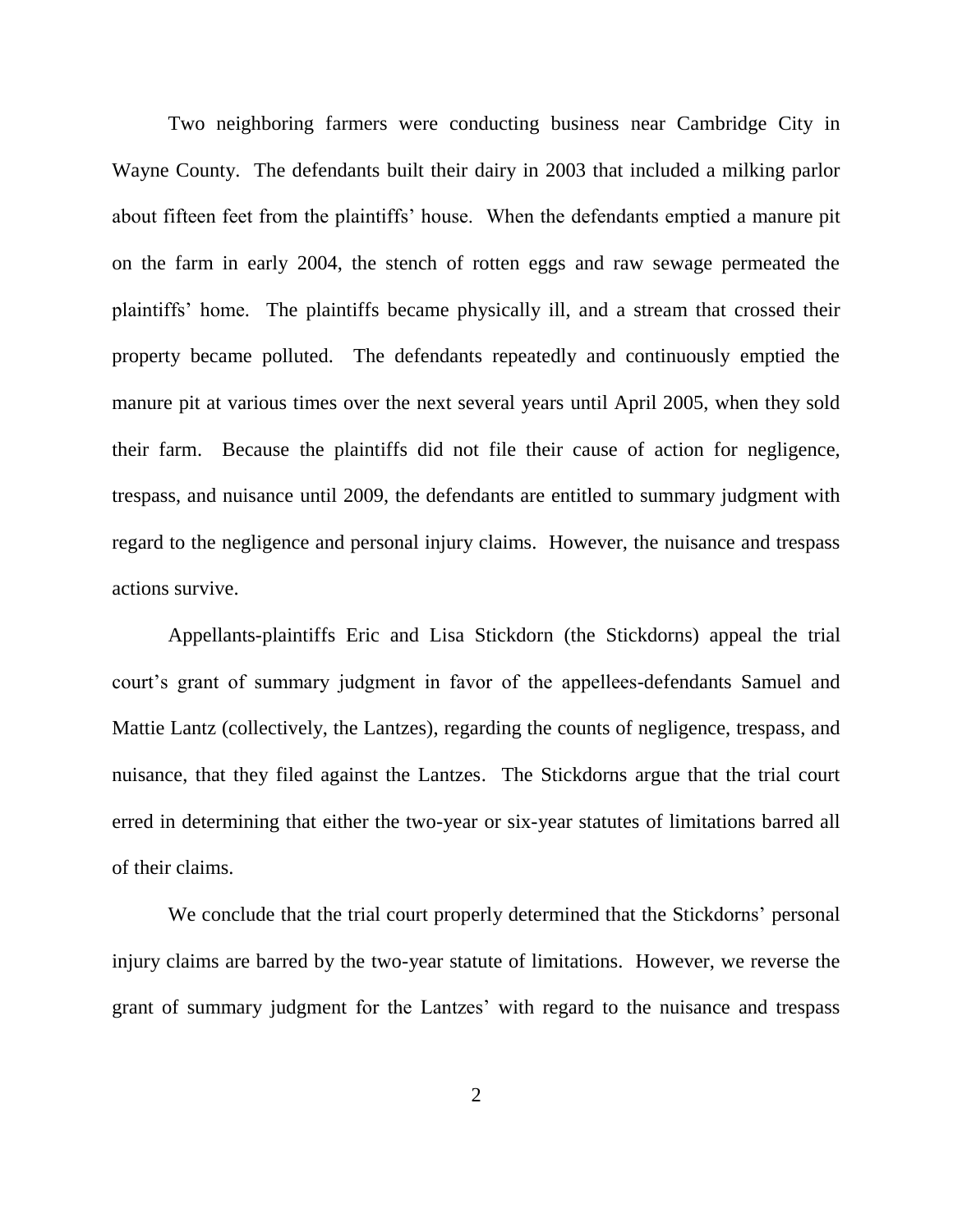counts. Thus, we affirm in part, reverse in part, and remand for further proceedings with respect to the trespass and nuisance counts.

#### FACTS<sup>1</sup>

The Stickdorns own a 120-acre farm in Wayne County, where they have resided, farmed, and raised cattle since 1994. Prior to 1994, they lived on a smaller farm in Charlottsville, where they farmed and raised livestock since 1989. In light of their farming experiences, the Stickdorns generally tended to be unaffected by fumes and odors that are known to be associated with animals, including dairy operations.

In 2003, the Lantzes constructed a dairy on the property that was adjacent to the Stickdorns' farm. The dairy included a main building with a milking parlor approximately fifteen feet uphill from the Stickdorns' residence. From 1994 until the dairy was built, the land next to the Stickdorns' property was used primarily to grow row crops that included corn and soy beans. During that time, the Stickdorns did not notice any unusual odors or experience any problems with the prior owner's use of the adjacent property.

The Lantzes commenced their dairy and milking operations on October 14, 2003. Soon thereafter, the Stickdorns detected odors emanating from the Lantzes' property that were, at first, nothing more than typical smells generated by a livestock farm. However, beginning in mid November 2003, the Stickdorns noticed that the odors were increasing

 $\overline{a}$ 

<sup>&</sup>lt;sup>1</sup> We heard oral argument in this case on November 1, 2011, in Indianapolis. We commend counsel for their outstanding oral and written presentations.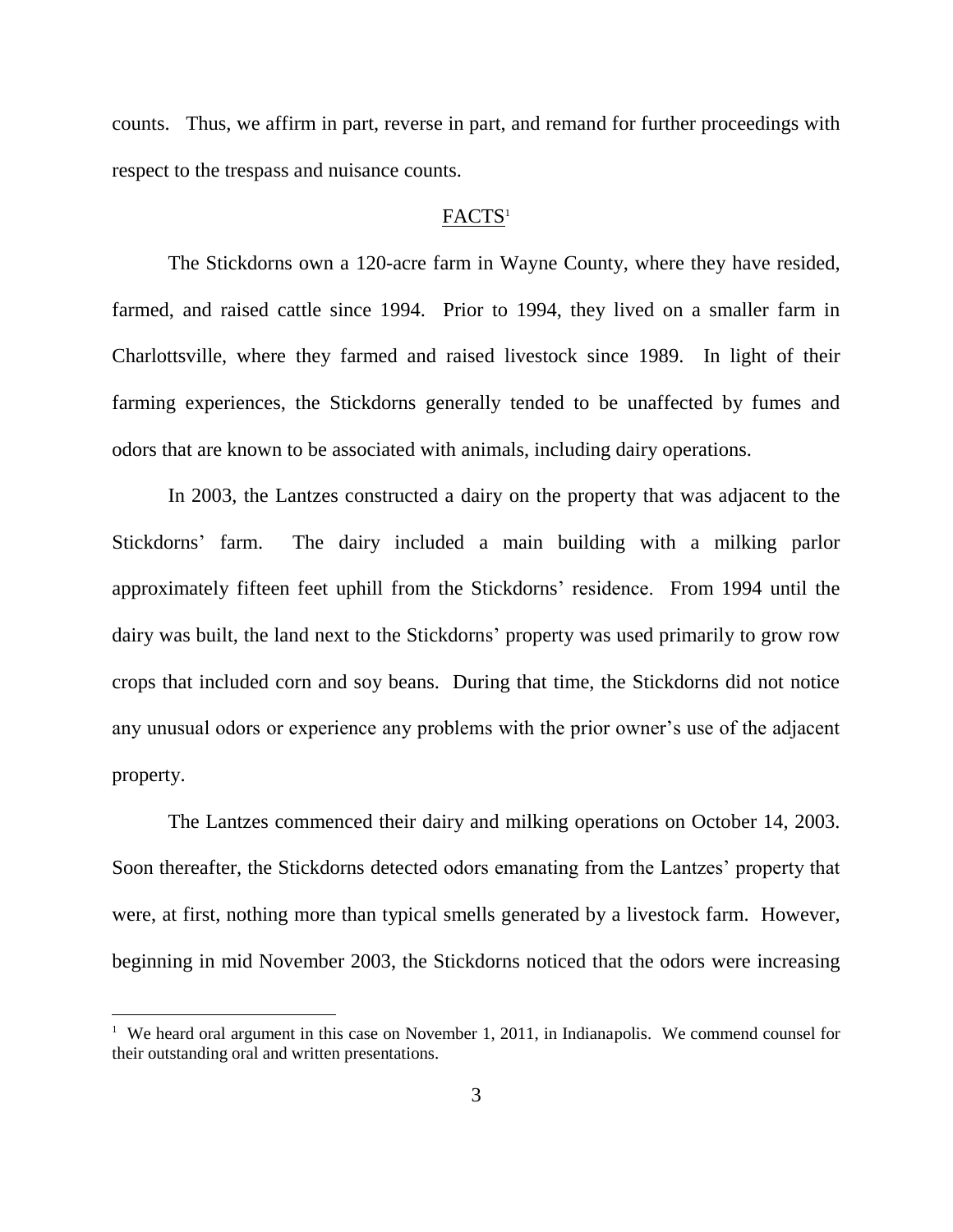and were more pungent than before. They observed that the Lantzes kept the barn curtains open while their animals were confined and assumed that this was probably the source of the increasing odors because of the prevailing wind directions and proximity of the Lantzes' barn to their home.

Eric contacted the Lantzes about the odors and requested them to shut their barn curtains when the winds were blowing from the west. The Lantzes refused to do so. Sometime in February or March 2004, the Lantzes emptied their manure pit for the first time and spread the waste across the frozen, snow-covered ground. The odors from the pit invaded the Stickdorns' home with the smell of rotten eggs and raw sewage. Samuel acknowledged that the first time they hauled manure, it "did stink more than usual." Appellant's App. p. 44.

The fumes made both of the Stickdorns dizzy, confused, and nauseous. They also experienced headaches, and Lisa gagged and vomited. Eric informed Samuel how sick he and Lisa had become from the odors and gases. Eric also advised Samuel that applying manure to frozen ground could cause the substance to run into the streams that crossed their property. However, the Lantzes took no action.

On March 17, 2004, Samuel emptied the pit and spilled manure onto the snowcovered ground. The spill caused one of the streams that crosses the Stickdorns' property to become murky and foamy with a foul odor. In response to a telephone call that Eric made, a representative from the Indiana Department of Environmental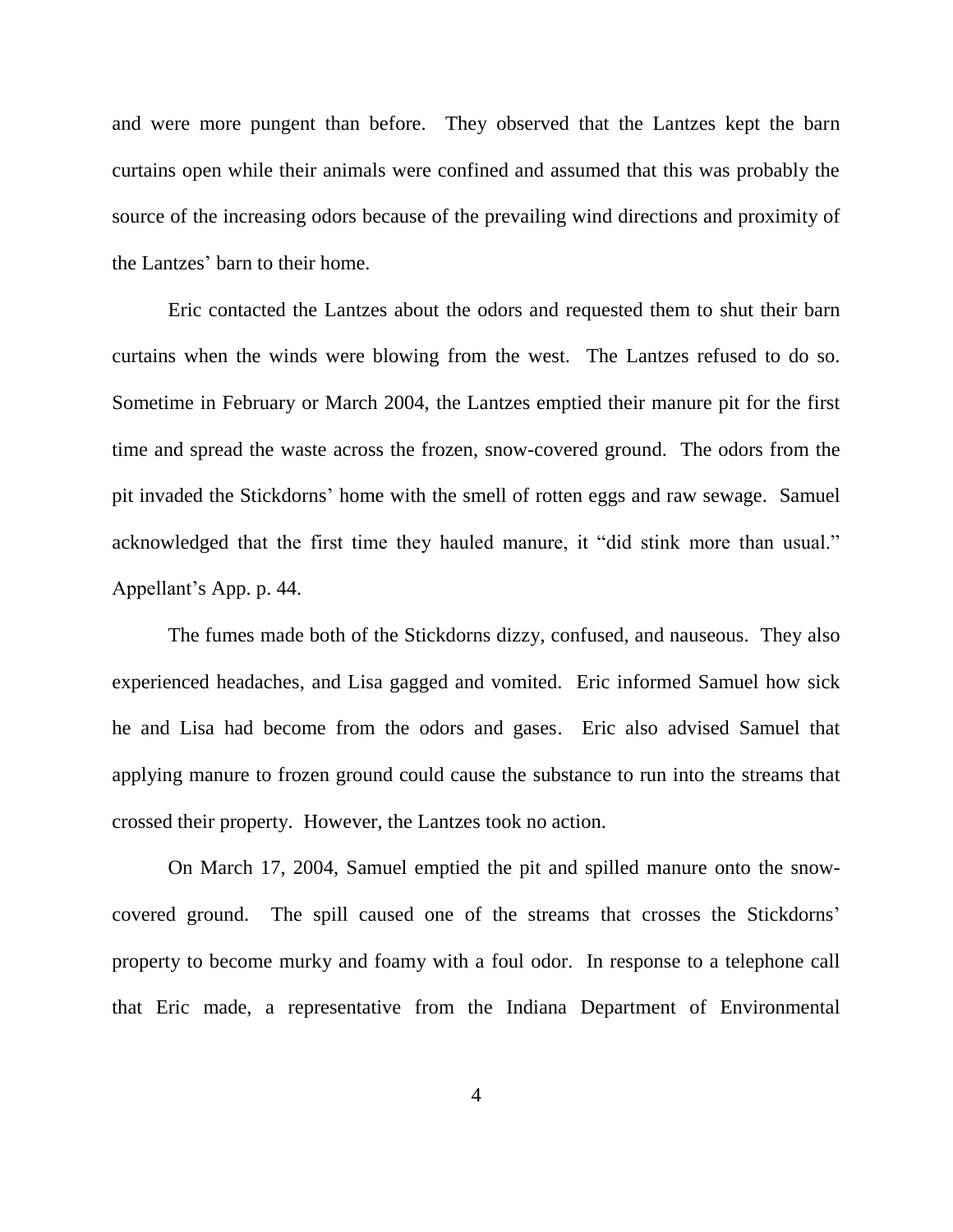Management (IDEM) tested the stream and found elevated ammonia-nitrogen levels and advised Eric that the water was unfit for his cattle to drink.

The Lantzes continued to empty the manure pit and spread it across their land without regard to wind, weather, or soil conditions. On each occasion, the Stickdorns experienced severe headaches, nausea, vomiting, confusion, shortness of breath, burning, swelling and irritation of the eyes, nose, face, lips tongue and gums. Eric's physician, Dr. Scott Capen, confirmed that the Stickdorns' "symptoms and pattern of occurrence [were] consistent with exposure to hydrogen sulfide gas, which is produced in the manure pits of confined animal feeding operations." Appellants' App. pp. 53-54.

On September 18, 2004, the Lantzes caused a waste spill contaminating a stream that crossed the Stickdorns' property. Following an investigation, the IDEM representatives determined that the spill increased the ammonia-nitrate levels that "settled to form putrescent or otherwise objectionable deposits, in an amount sufficient to be unsightly or deleterious, that produced color, visible oil sheen, odor, or other conditions in such a degree to create a nuisance."  $\underline{Id}$  at 63. The stream was polluted this time from field tile that Samuel had installed. Samuel knew that the parlor waste would drain directly into the stream that flows through the Stickdorns' property.

Randy Jones of IDEM informed the Lantzes that they would have to change their manure handling practices, including "where to spread, how much to spread, needing to take manure and soil samples, put a cover on the pit, stay away from property lines so many feet, ... to haul manure when the wind is in the right direction, get rid of dead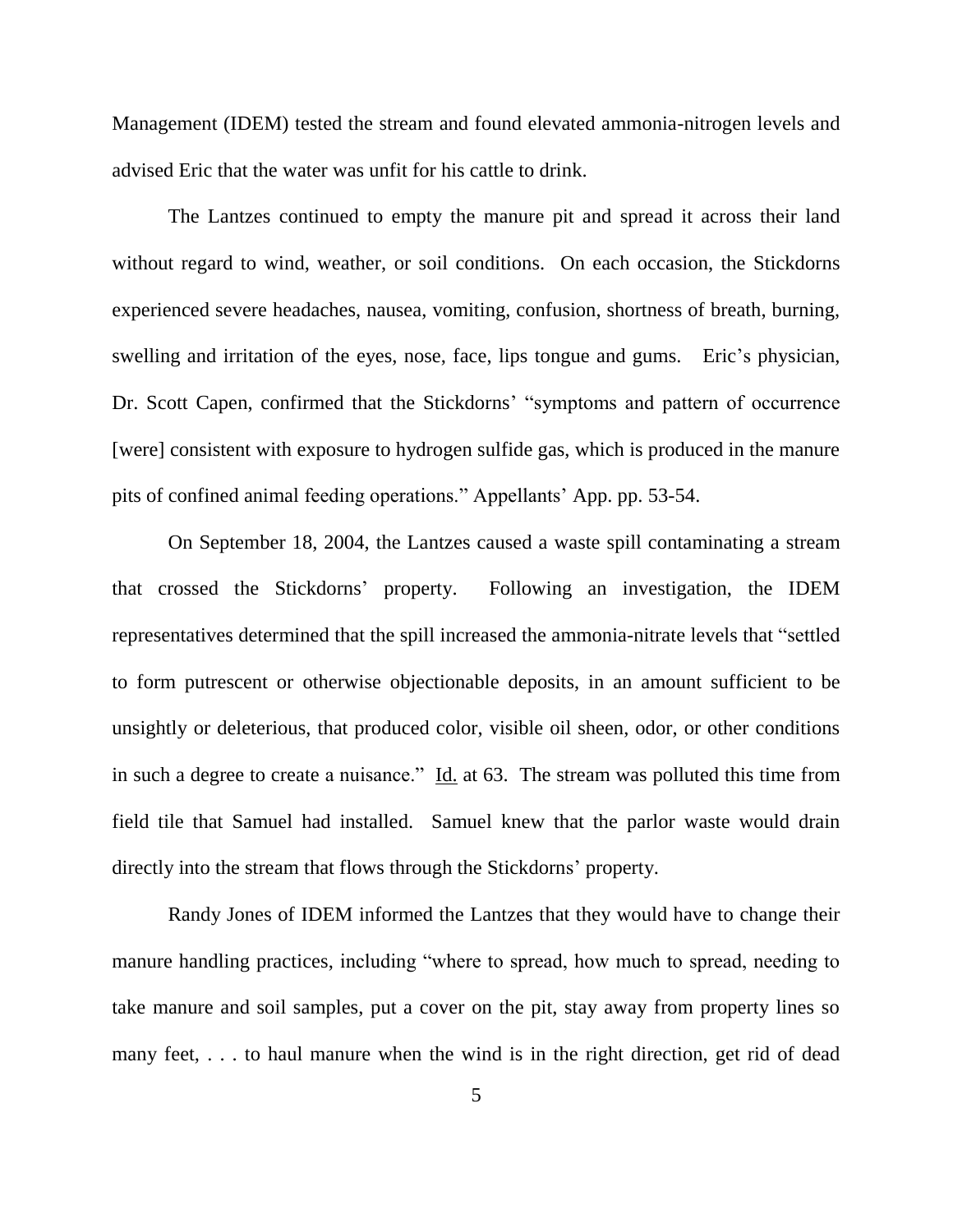animals, and etc." Id. at  $43-44$ . Jones also informed the Lantzes that "a bigger manure storage system" was required. Id. at 45. Nevertheless, Samuel did not believe that it was necessary to change their manure handling practices in any way.

The Stickdorns eventually sought refuge from the intolerable odors at night by sleeping in their truck, the basement of a local church and, on occasion, at the home of a friend. In May 2004, they began sleeping in a camper. By the fall of 2004, the Stickdorns moved to an apartment. The Stickdorns returned to the property only to care for their own animals.

Eric made repeated requests to Samuel that he cover the manure pit and refrain from emptying the pit or land applying waste when the winds blew from the west. On October 1, 2004, Eric sent a letter to Samuel, stating:

[C]ommencing on 17 October 2003, the operation of your dairy . . . has been and continues to be, injurious to our health, offensive to our senses, and is an obstruction to the free use of our property interfering with the comfortable enjoyment of our lives.

It is our sincere hope that you will acknowledge the hardship that your current operating practices have caused us, polluting both our air and our water, so as to prevent us from the normal use of our home and our farm, and that you will make the necessary changes to your operation allowing us once again to live in our home and use the waters in our streams.

Appellant's App. p. 67.

Samuel dismissed the pleas, even though he knew that the Stickdorns had vacated their residence. On April 12, 2005, the Lantzes sold the dairy operation to the Zooks, who continued to store, handle, and dispose of animal waste in the same manner as did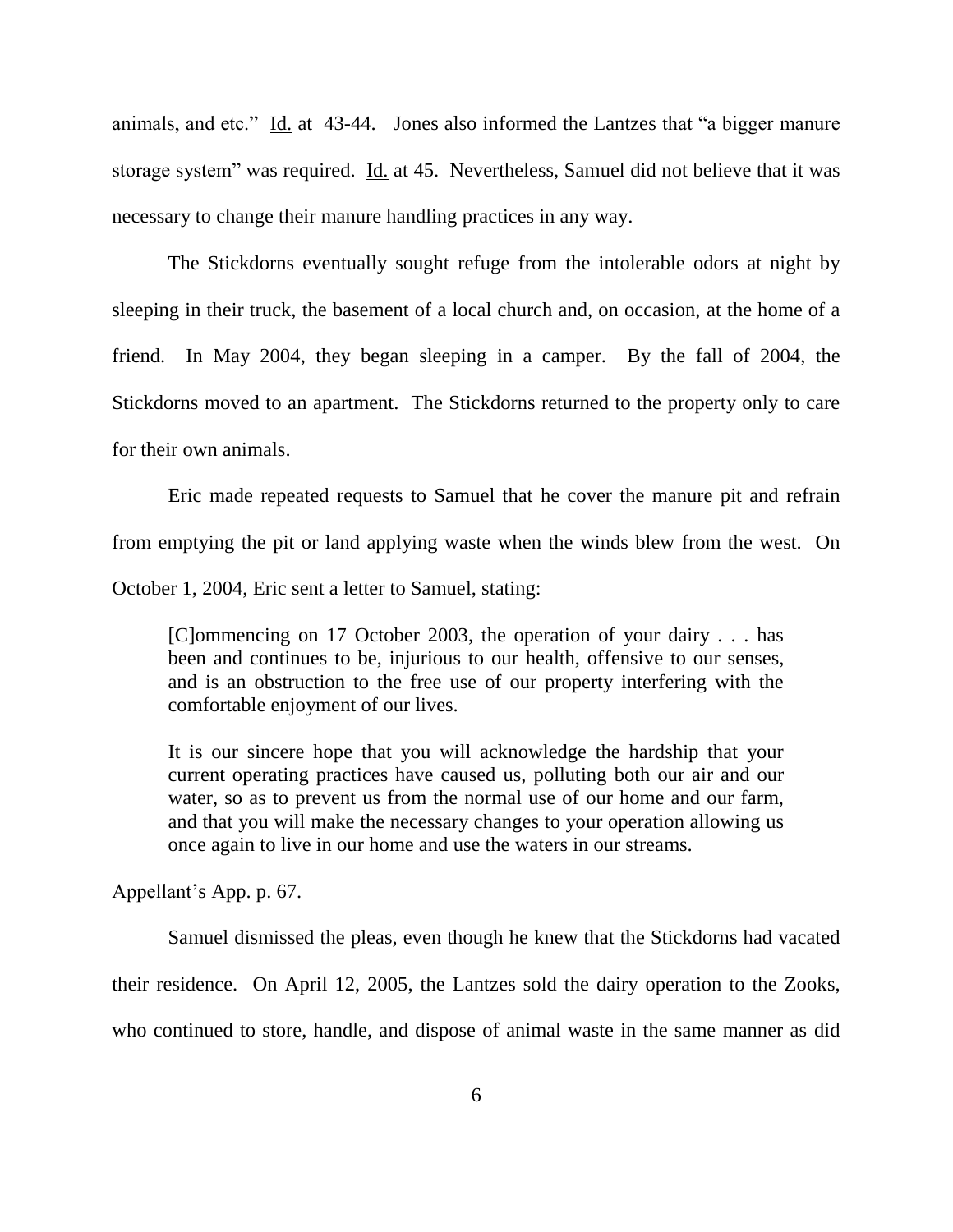the Lantzes. After failed attempts to convince the Zooks to implement various manure management practices to reduce odors and prevent spills, the Stickdorns filed an action against both the Lantzes and the Zooks on November 12, 2009. The complaint was filed six years and one month after the Lantzes had commenced dairy operations at their farm.

The Stickdorns alleged, among other things, that

30. The Defendants have not implemented any of the agreed to measures or taken any other steps to reduce air emissions and odors, protect ground water, and abate nuisance conditions at the Zook property. Indeed, water quality testing performed on August 34, 2009 and again on October 23, 2009 revealed that animal waste form the Zook property caused E. coli contamination of streams that traverse the Stickdorn property at levels greatly exceeding water quality standards (e.g. 58,000 colonies/100 ml). Dangerous levels of ammonia, nitrogen and total suspended solids were found as well.

31. To date, the Stickdorns are unable to live in their home on the Stickdorn property due to adverse health conditions and symptoms caused by the Defendants' unreasonable animal waste management practices.

Appellants' App. p. 19.

The Stickdorns alleged in Count I of the complaint that the Zooks' and Lantzes'

past and ongoing animal waste storage, disposal, and land application activities violated

numerous state laws and constituted a nuisance under Indiana Code section 32-30-6-6.

Thus:

37. As a direct and proximate result of the nuisance created by Defendants' past and continued negligent animal waste storage, disposal and land application activities and operations, the Plaintiffs have been injured and sustained personal property and other pecuniary damages, and will in the future continue to suffer injury to their property and persons if Defendants' nuisance activities are not abated.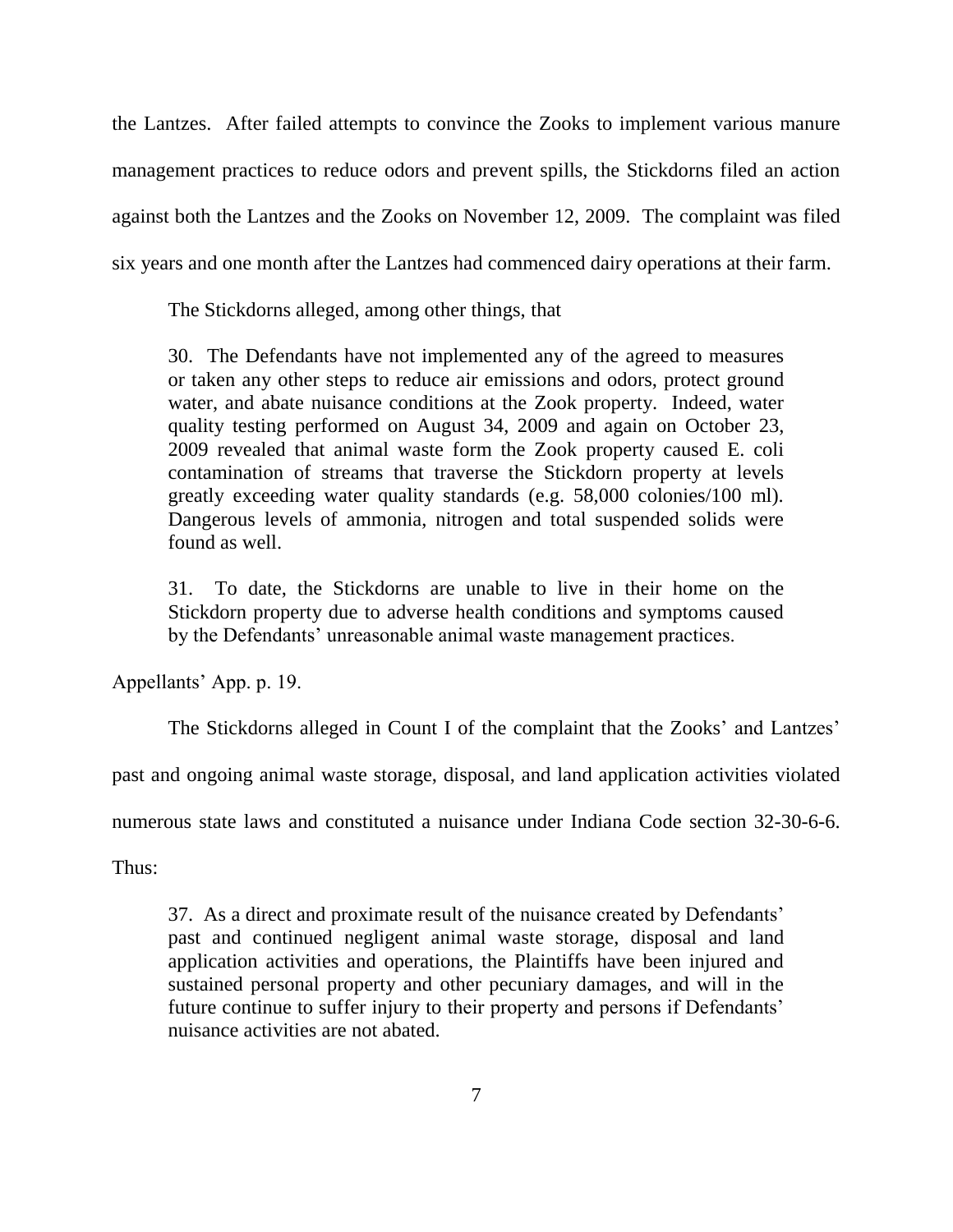Id. at 20. Counts II and III and V alleged that the defendants were negligent, negligent per se, and grossly negligent because they, among other things,

c. failed to design, construct, maintain, manage, operate, direct and/or control animal feeding operations including but not limited to animal waste storage, land application and disposal activities on the . . . property in a reasonable manner and condition so as not to substantially injure the interests of adjoining land owners including Plaintiffs herein.

Id. at 22.

Count IV alleged that the Lantzes' conduct constituted a continuing trespass. Moreover, the Stickdorns claimed that they were entitled to punitive damages because the harm resulted from the Lantzes' "willful and wanton acts or omissions or gross negligence." Id. at 25. In sum, the Stickdorns requested compensatory and punitive damages pursuant to Indiana Code section 34-51-3-4, and for injunctive relief to abate the nuisance and trespass.

On February 26, 2010, the Lantzes filed a motion for summary judgment, contending that the Stickdorns' negligence claims were barred under the two-year statute of limitations in accordance with Indiana Code section 34-11-2-4. They also argued that the allegations of nuisance and trespass were barred by the six-year statute of limitations set forth in Indiana Code section 34-11-2-7.

Following a hearing, the trial court granted the Lantzes' motion for summary judgment on November 23, 2010, concluding that there were no genuine issues of material fact on the issue of the statute of limitations. The trial court determined that the two-year statute of limitations barred the negligence claims, and the six-year statute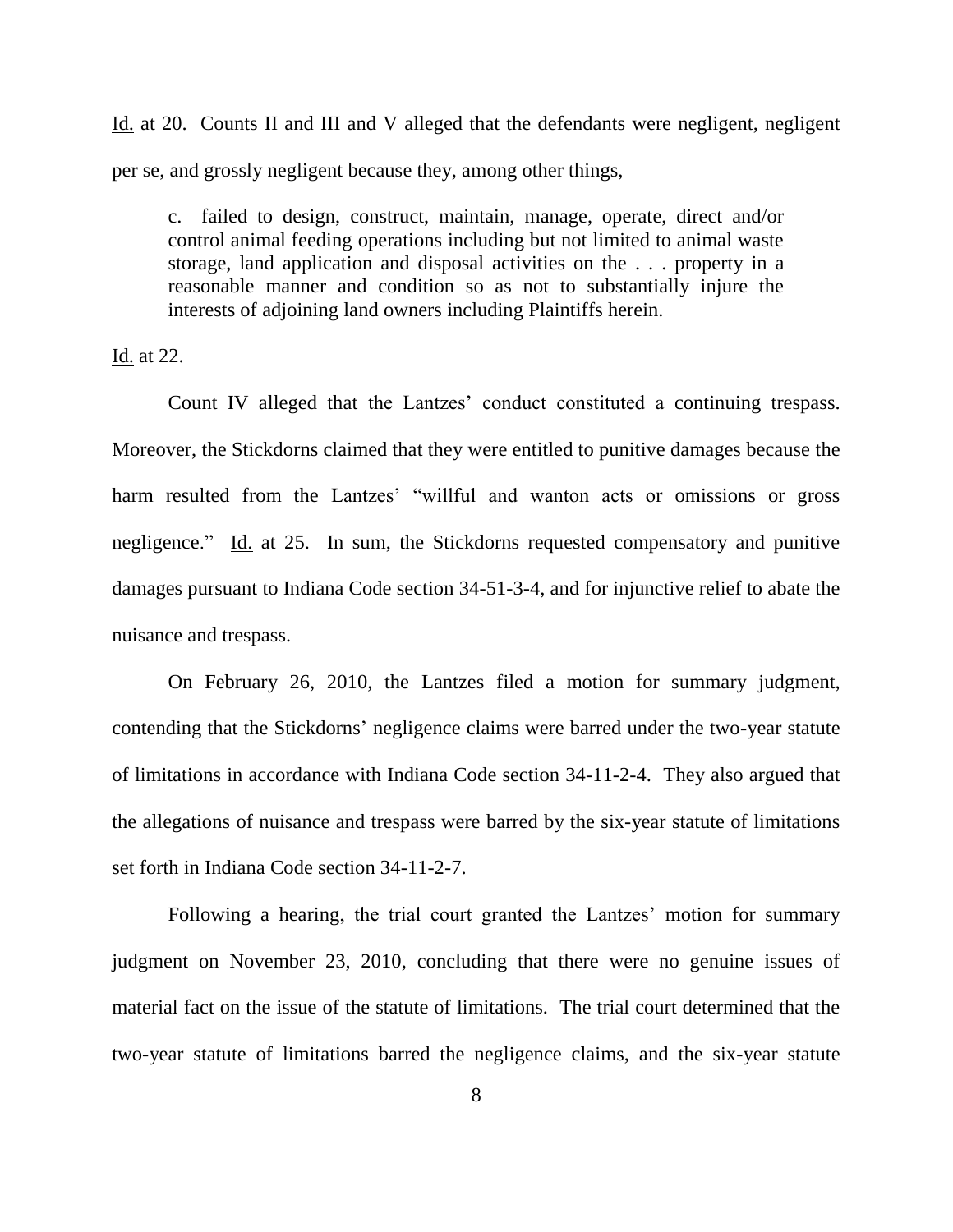barred the nuisance and trespass claims. More particularly, the order granting summary

judgment provided in relevant part that

The Stickdorns . . . allege that the [Lantzes] emptied the manure slurry pit for the first time on February 17, 2004 and every thirty . . . days thereafter. The allegation is that the pit is emptied and the manure spread constantly every thirty . . . days. The regularity of this recurrence—even as alleged by the Stickdorns themselves—continued over a protracted period of time, and the nature of the alleged damage cause, renders the nuisance to become the permanent variety. Thus the statute of limitations, as stated in Dolph [v. Mangus, 400 N.E.2d 189 (Ind. Ct. App. 1980)], should commence to run upon the permanent injury when its permanence is discernable. Here, the permanent injury was discernable as of October, 2003, as stated in the Stickdorn's own Complaint as well as the Stickdorn letter to the [Lantzes] of October 1, 2004.

Thus, even the six . . . year statute of limitations of I.C. 34-11-2-7 has been exceeded. I.C. 34-11-2-7 provides in relevant part that "actions for injuries" to property other than personal property . . . must be commenced within six ... years after the cause of action accrues." The Stickdorn[s'] causes of action for nuisance and trespass are time barred by the six . . . year statute of limitations as their cause of action accrued in October, 2003 and their Complaint was not filed until November 12, 2009.

Moreover, even if somehow the negligence, negligence per se, and gross negligence claims are governed by the six . . . year statute of limitations (which this Court deems they are not), they are time barred because such actions, likewise, accrued in October, 2003 and the Complaint was not filed until November 12, 2009.

Thus, the Complaint filed by the Stickdorns on November 12, 2009 is time barred by the statute of limitations. There are no genuine issues of material fact and Defendants, [the Lantzes] are entitled to judgment as a matter of law.

Defendants Lantz also raise a second theory upon which they contend that they are entitled to summary judgment. Defendants argue that on April 12, 2005, [the Lantzes] sold the property on which the dairy farm operated and, as a result, they are not responsible for the design, construction, maintenance, or operation of the dairy. The Court further finds that as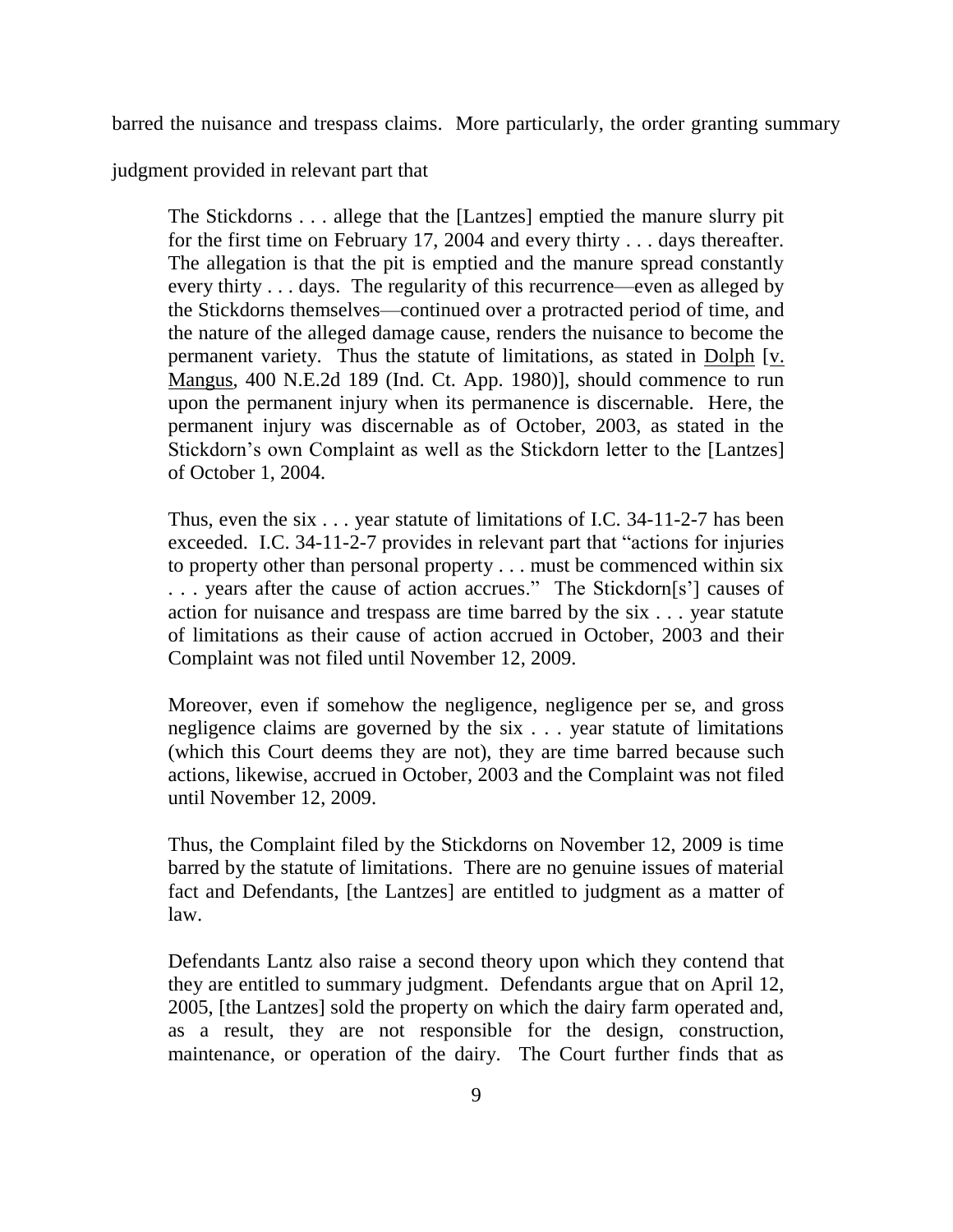summary judgment is granted on the issue of the applicable statute of limitations and the complaint being time barred, that it need not at this time rule upon this alternative theory.

Appellants' Br.<sup>2</sup> The Stickdorns now appeal.

 $\overline{a}$ 

#### DISCUSSION AND DECISION

# I. Standard of Review

We review a grant of summary judgment using the same standard as the trial court. Citizens Bank of New Castle v. Countrywide Home Loans, 949 N.E.2d 1195, 1199 (Ind. 2011). That is, we will affirm where no genuine issue of material fact exists and the moving party is entitled to judgment as a matter of law based only on the facts supported by designated evidence. Neu v. Gibson, 928 N.E.2d 556, 559–60 (Ind. 2010). We construe all facts and reasonable inferences drawn from them in favor of the nonmoving party. Citizens Bank of New Castle, 949 N.E.2d at 1199.

We also note that when, as here, the trial court's summary judgment order contains findings of fact and conclusions of law, we are not bound by the findings and conclusions, though they aid our review by providing the reasons for the trial court's decision. Rice v. Strunk, 670 N.E.2d 1280, 1283 (Ind. 1996).

# II. The Stickdorns' Contentions

#### A. Negligence Claims

The Stickdorns acknowledge that a two-year statute of limitations period applies to their personal injury claims. However, they contend that the designated evidence

<sup>&</sup>lt;sup>2</sup> Although the Stickdorns have attached a copy of the trial court's order to their Stickdorns' appellate brief, the pages are not numbered. The order is also not included in the appendix.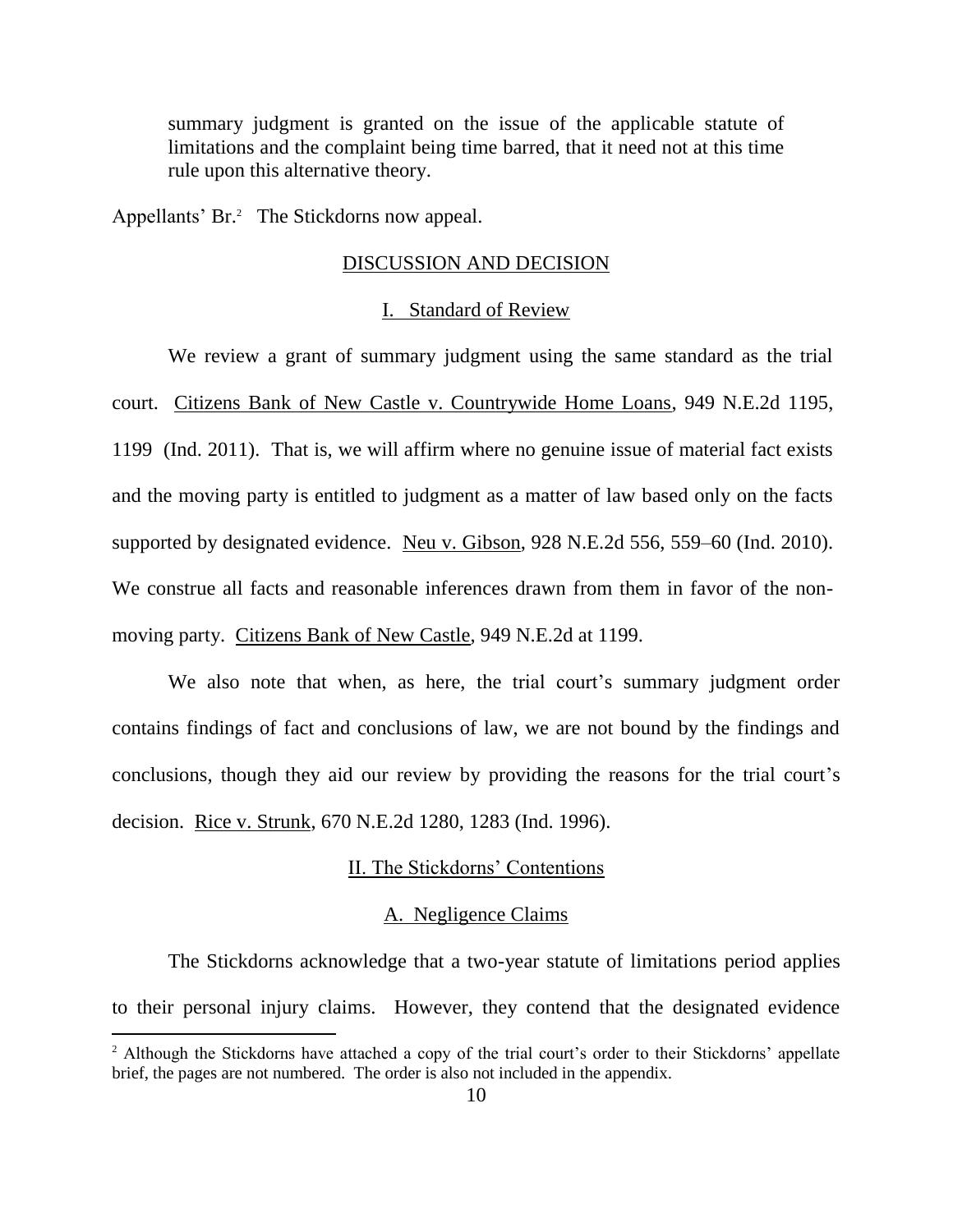sufficiently creates a genuine issue of material fact that the Lantzes' negligent conduct through April 2005 caused harm to their real property, thus making a six-year statute of limitations applicable to their negligence and personal injury claims. The Stickdorns also assert that the trial court erred in determining that their injuries were "permanent" and had accrued in October 2003. Appellants' Br. p. 20.

The determination of when a cause of action accrues is generally a question of law. Runkle v. Runkle, 916 N.E.2d 184, 192 (Ind. Ct. App. 2009). However, when application of a statute of limitation rests on questions of fact, it is generally an issue for a jury to decide. Id. When a statute of limitations defense is asserted, the party moving for summary judgment must first make a "prima facie showing that the action was commenced outside of the statutory period" and, then the "nonmovant has the burden of establishing an issue of material fact material to a theory that avoids the affirmative defense." Id. Statutes of limitation are favored because they afford security against stale claims and promote the peace and welfare of society. Id. at 191. A statute of limitations defense is particularly appropriate for summary judgment determination. Id. Finally, we note that the applicable statute of limitations is ascertained by identifying the nature or substance of the cause of action, rather than by the form of the pleadings. Whitehouse v. Quinn, 477 N.E.2d 270, 273 (Ind. 1985).

Indiana Code section  $34-11-2-4$  provides that "an action for injury to person or character,  $\lceil$  (2) injury to personal property . . . must be commenced within two (2) years after the cause of action accrues."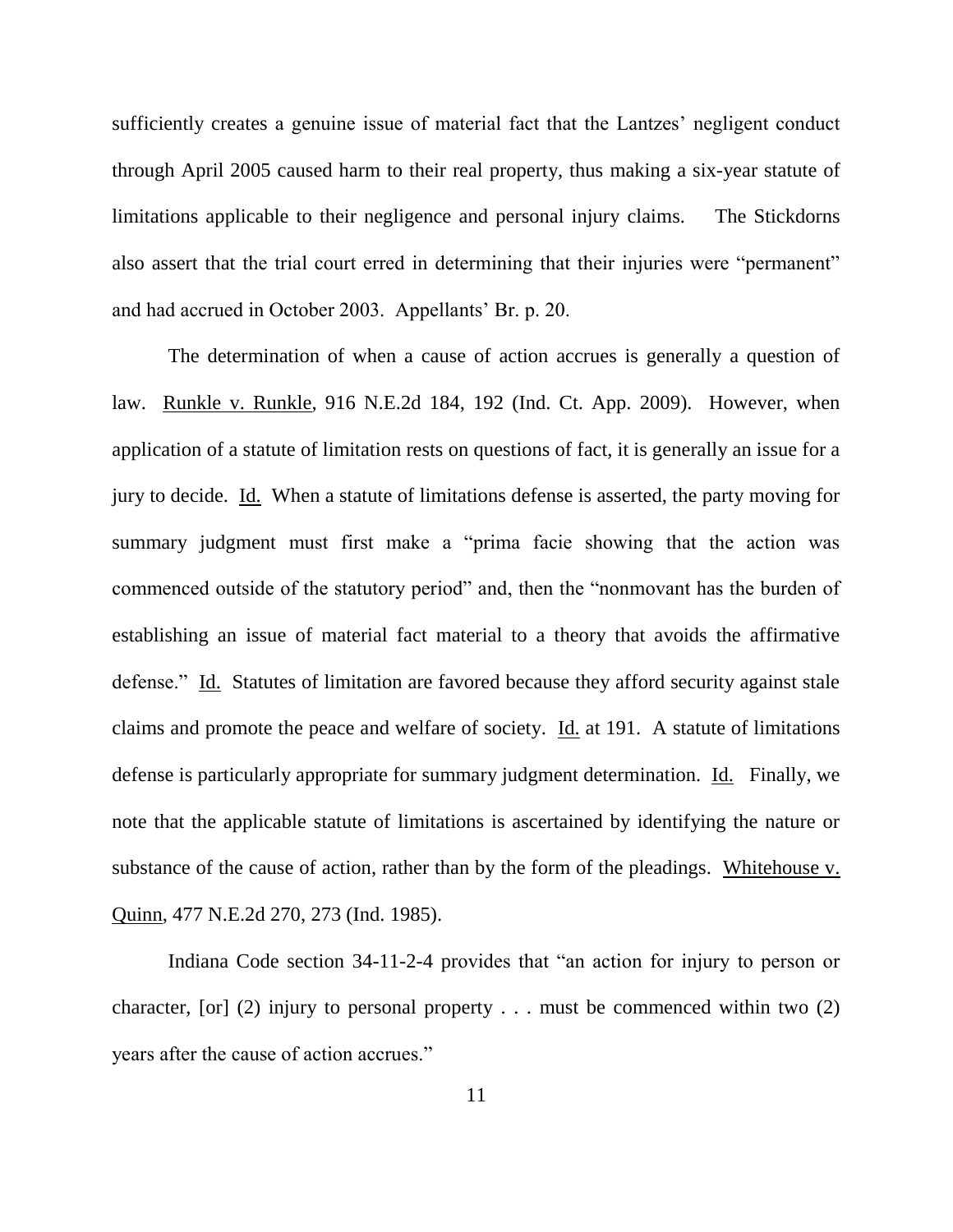The Stickdorns alleged in paragraph 14 of the complaint that

The noxious odors and harmful gases that emanate from the manure slurry pit on the Zook property have and continue to cause the Stickdorns to suffer from adverse health symptoms including dizziness, nausea, choking, headaches, shortness of breath . . . –symptoms that abate when the Stickdorns leave their home for 2-3 days.

And paragraph 17 states:

Due to the severity of adverse symptons caused from exposure to harmful levels of hydrogen sulfide, ammonia, volatile organic compounds, endotoxin, and particulate matter form the AFO constructed, operated and maintained on the Zook property, the Stickdorns were forced to move away from their home on the [Stickdorn] property in 2004. To date, they return only to care for their own animals.

Appellants' App. p. 15-16.

In light of the above, the Stickdorns maintain that their personal injury claims still survive in light of our Supreme Court's pronouncement that "claims for waste and negligence related to real property are governed by a six-year statute of limitation." Pflanz v. Foster, 888 N.E.2d 756, 760 (Ind. 2008) (emphasis in original). However, it is readily apparent that the Stickdorns are seeking damages for personal injury and not damage to their property, insofar as the negligence counts are concerned. Put another way, none of the allegations asserting negligence show environmental contamination or prohibit farming activity.

Because the applicable statute of limitations is ascertained by the nature or substance of the cause of action, the two-year statute of limitations applies to the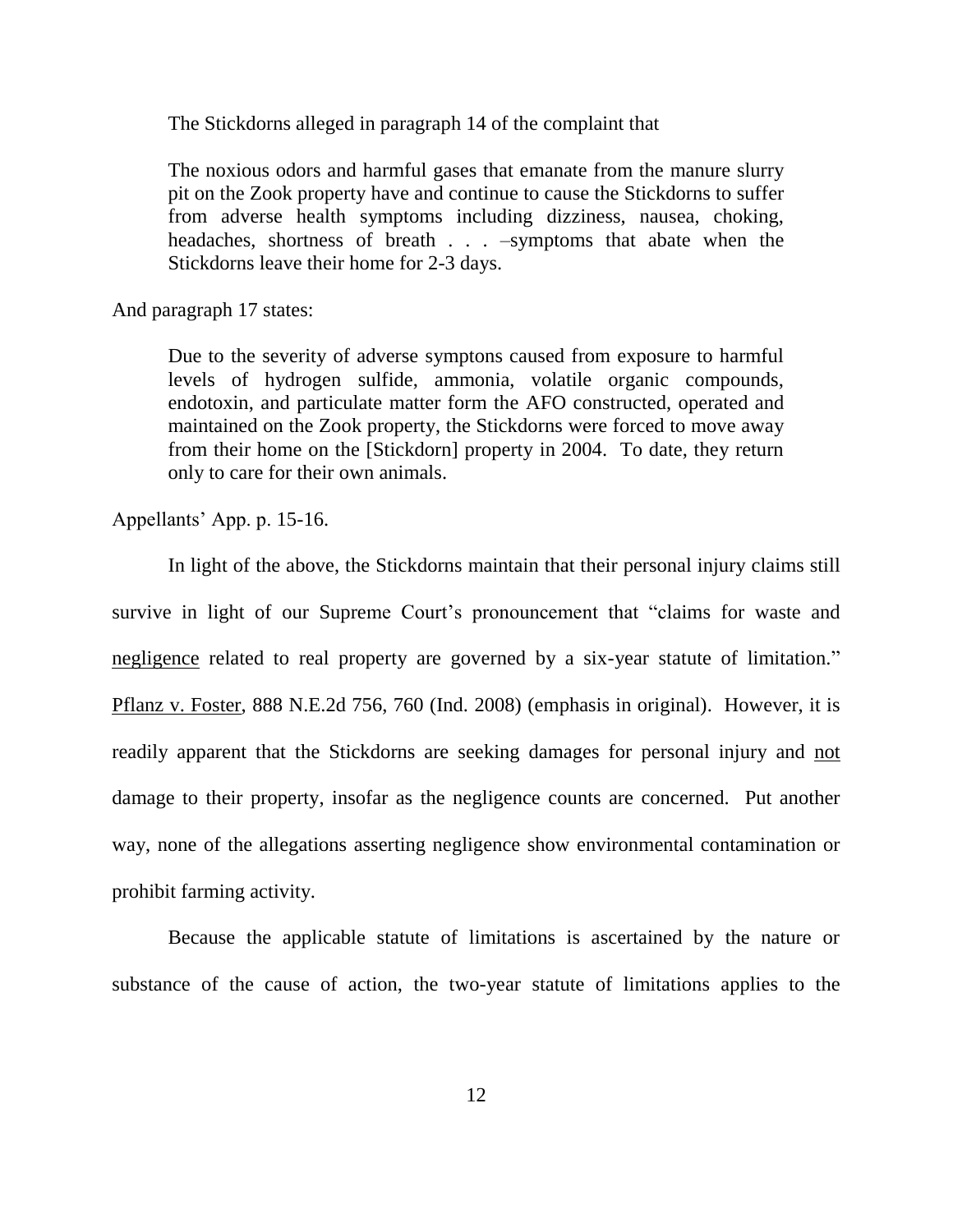negligence and gross negligence counts set forth in the complaint. Whitehouse, 477 N.E.2d at 273.

As noted above, the Lantzes sold the property to the Zooks in April 2005, the claims for personal injury had accrued and were ascertainable, and the complaint was not filed until November 12, 2009. Thus, because the two-year statute of limitations controls with respect to the negligence claims, the Stickdorns' personal injury claims are barred as a matter of law. Therefore, we conclude that the trial court correctly granted the Lantzes motion for summary judgment with regard to the negligence claims.<sup>3</sup>

# B. Nuisance and Trespass Claims

The Stickdorns argue that the trial court erroneously determined that their claims for nuisance and trespass were barred because a six-year statute of limitations applies. The Stickdorns contend that their complaint seeks "damages from and abatement of conditions that have and continue to cause harm to their real property and interference with their property rights," appellants' br. p. 18, and the trial court erroneously concluded that the injuries were "permanent" in October 2003. Id. at 20. The Stickdorns assert that their injuries were the result of the Lantzes' repeated, wrongful conduct through April 2005.

Indiana Code section 34-11-2-7 provides that the following actions must be commenced within six years after the cause of action accrues:

 $\overline{a}$ 

<sup>&</sup>lt;sup>3</sup> We express no opinion as to the viability of the Stickdorns' personal injury claims against the Zooks.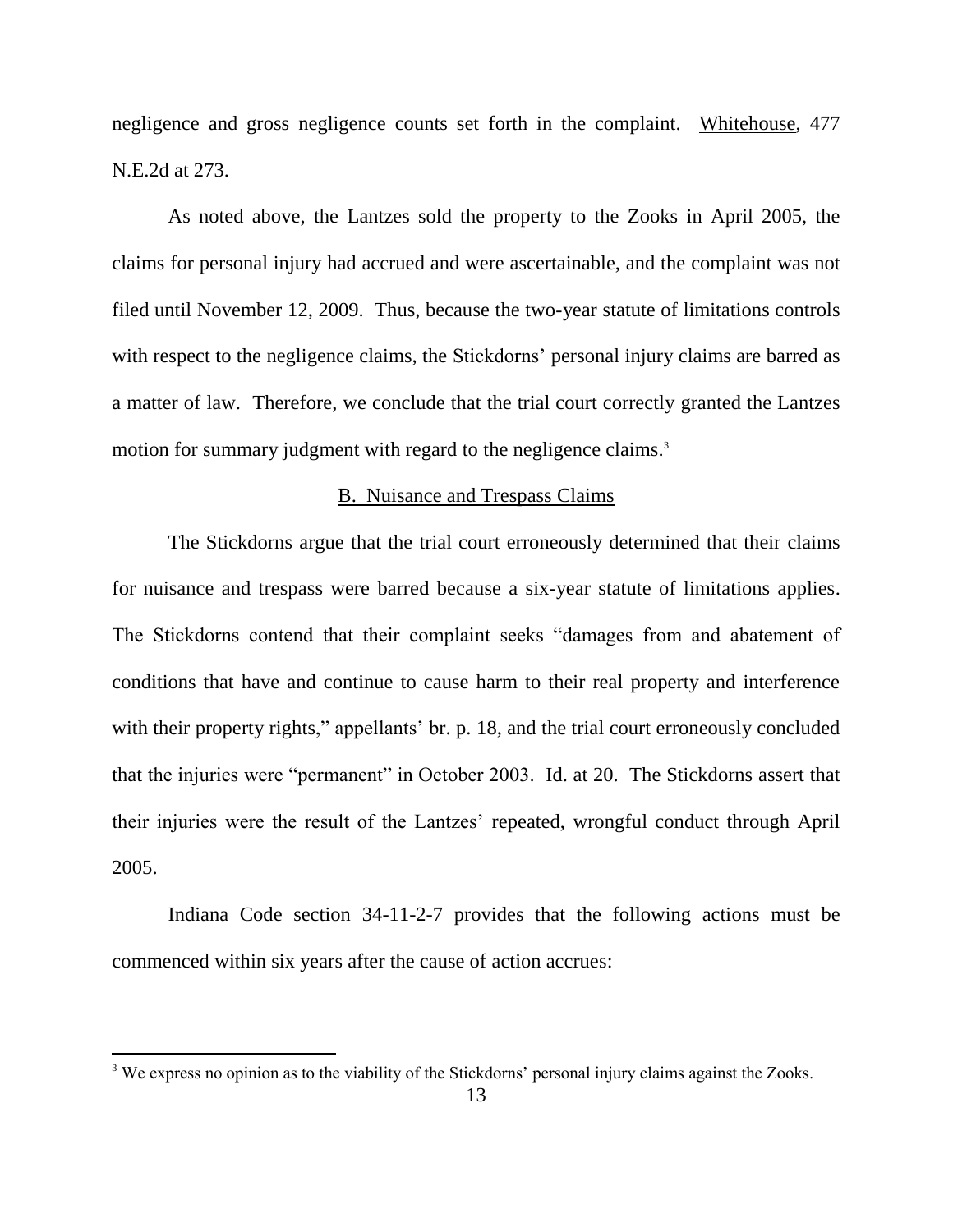(3) Actions for injuries to property, other than personal property, damages for detention of personal property, and for recovering possessions of personal property.

The distinction between an injury caused by a nuisance that is "permanent" or "original," and one that is considered temporary, transient, continuing, or recurring, is critical to determining when the statute of limitations period for a nuisance action begins to run. Keane v. Pachter, 598 N.E.2d 1067, 1072 (Ind. Ct. App. 1992). An intermittent, non-abated nuisance is a new and separate injury that gives rise to a new cause of action. Successive actions may be maintained so long as the nuisance is permitted to continue, in which damages may be recovered for all injury occasioned prior to the commencement of the action and within the statute of limitations, not extending back of a former recovery. Ind. Pipe Line Co. v. Christensen, 188 Ind. 400, 403, 123 N.E. 789, 790 (1919).<sup>4</sup> When the nuisance is a continuing abatable one, an action that is prosecuted to a finality will not bar another action to recover for harm sustained in succeeding years, when it is made to appear that the nuisance has not been abated and its continuance has resulted in further injury. Ind. Pipe Line Co. v. Christensen, 195 Ind. 106, 121, 143 N.E. 596, 600 (1924). Similarly, a continued trespass that causes harm triggers a new limitations period each time it occurs. C & E Corp. v. Ramco Indus., 717 N.E.2d 642, 644 (Ind. Ct. App. 1999).

To illustrate, in Indiana Pipeline, the evidence demonstrated that oil had leaked from a pipeline that damaged some cropland for several successive years. In 1924, our

<sup>&</sup>lt;sup>4</sup> There are three reported Indiana Pipe Line cases: Ind. Pipe Line v. Christensen, 123 N.E. 789 (Ind. 1919); Ind. Pipe Line Co. v. Christensen, 143 N.E. 596 (Ind. 1924); and Ind. Pipe Line Co. v. Christensen, 180 N.E. 30 (Ind. App. 1932). As explained above, these cases all dealt with the escape of oil that had spilled onto the plaintiff's property.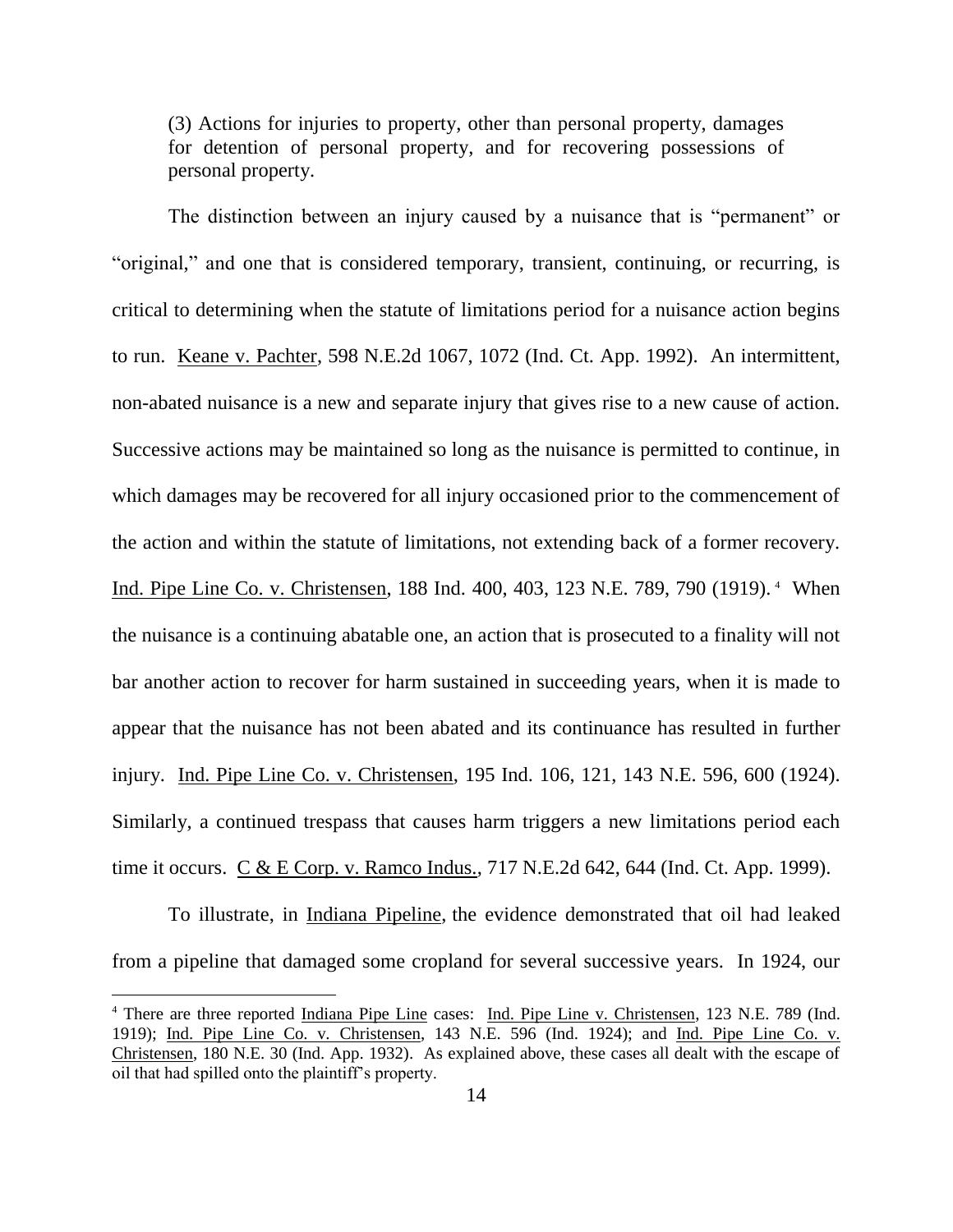Supreme Court determined that each time oil leaked, a new cause of action arose. The damage award was upheld and after the verdict was affirmed, the pipeline leaked again. Once again, the landowner filed suit for nuisance, and this court, citing our Supreme Court's Pipe Line decision in 1924, affirmed the second verdict. Despite the fact that the landowner's suit involved the same defendant and the same pipeline, it was determined that the successive action was proper because "an action prosecuted to a finality will not bar another action . . . when it is made to appear that the nuisance has not been abated and its continuance has resulted in further inquiry. Ind. Pipe Line Co. v. Christensen, 180 N.E. 30, 31 (Ind. App. 1932).

In accordance with the rules announced in the Indiana Pipe Line cases, the nuisance odors and contaminated streams from the Lantzes' repeated manure spills, improper spreading of the waste on their fields, and the refusal to put a cover on their manure pit amount to an intermittent, abatable nuisance. Each time that the odors and polluted streams affected the Stickdorns' property, the statute of limitations began anew. In short, we can glean from the designated evidence that the Stickdorns' damages were recurring and continuing and thus, the manure pit became a temporary, continuing nuisance through its use, and not a permanent one from its mere existence.

To further illustrate, we note that the trial court particularly emphasized the first sentence of the October 2004 letter in its summary judgment order that reveals the Stickdorns' recognition of the nuisance conditions from the previous year. However, another section of that correspondence addresses whether the nuisance conditions could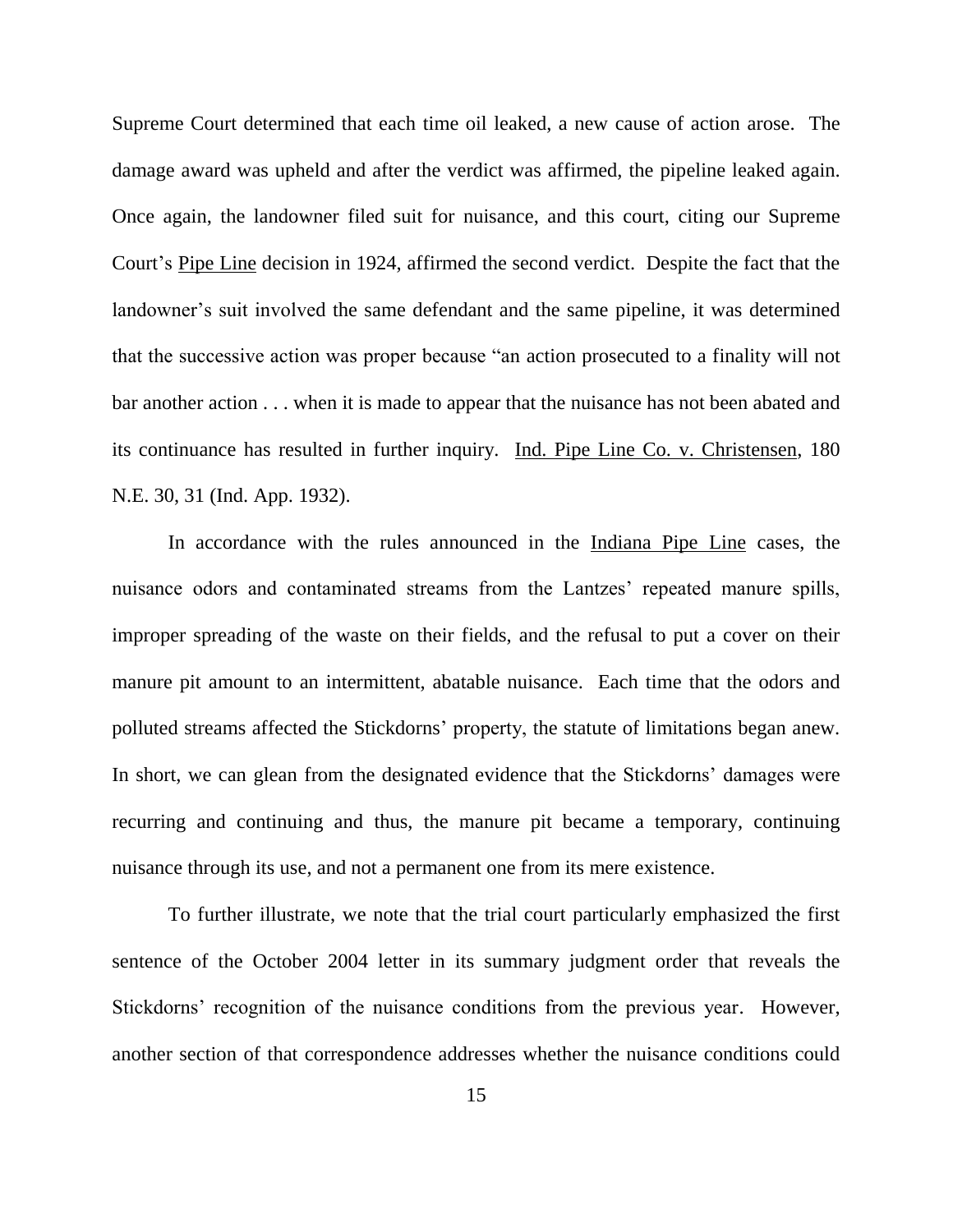have been reasonably abated by the Lantzes during that time. More specifically, the letter stated that

At various times during the last 11 months, and initially, during direct conversation with you on 6 December, 2003, we have informed you of our continued concerns for our health and well-being caused by your operation.

Appellant's App. p. 67 (emphasis added).

In addition, the Stickdorns alleged in the Complaint that they sustained repeated harm as a result of the Lantzes' refusal to "change their manure storage, disposal and land application practices or otherwise implement measures to reduce noxious odors and harmful air emissions, protect ground water, and abate nuisance conditions" from October 2003 to April 2005. Id. at 17-18. In light of the designated evidence that was presented to the trial court, the majority of injuries that the Stickdorns allegedly sustained had not even occurred in October 2003. Indeed, Eric averred in his sworn affidavit that the manure pit was first emptied in February 2004. Id. at 29. And Samuel believed that the manure pit had been emptied only one month later. Id. at 43. Both of these dates fall within the six-year limitations period and the Stickdorns' claims for damages are consistent with their letter and Complaint that they filed. Put another way, the designated evidence establishes that the Lantzes refused to stop or change their waste storage, disposal and management practices that harmed them through April 2005. Thus, the statute of limitations did not preclude the Stickdorns from complaining about the continued instances of nuisance and trespass. See May v. George, 53 Ind. App. 259, 263, 101 N.E. 393, 394 (1913) (holding that if a nuisance continues from day to day and a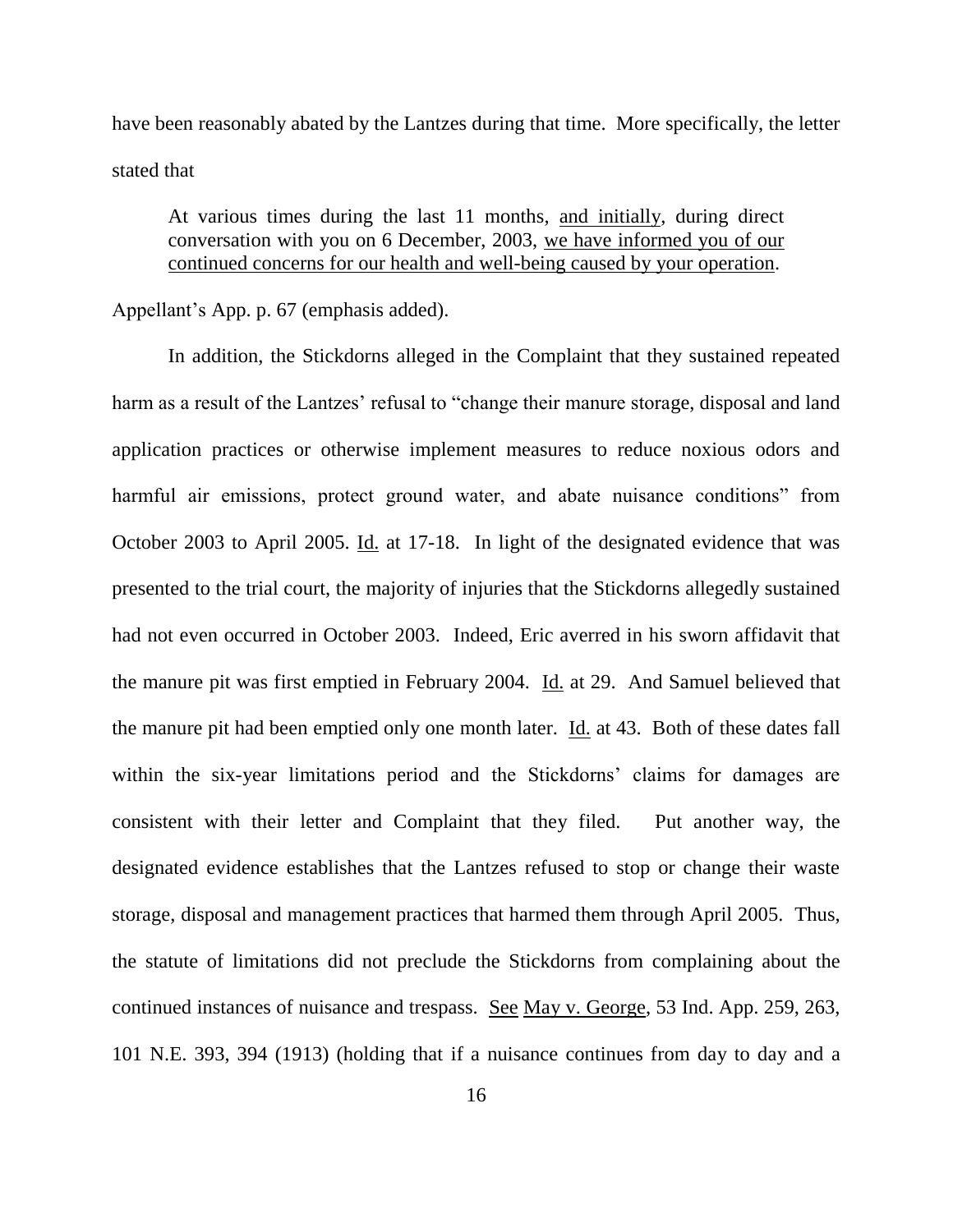fresh injury is created each day, there may still be a right of action for the injuries created within the last six years, though the original right of action has been lost).

Finally, we reject the Lantzes' reliance on Doe v. United Methodist Church, 673 N.E.2d 839, 842 (Ind. Ct. App. 1997), where it was announced that "for a cause of action to accrue, it is not necessary that the full extent of the damage be known or even ascertainable but only that ascertainable damage has occurred." It was established in Doe that the female victim was sixteen years old when a minister from the church commenced a sexual relationship with her. The abuse began in 1984 and continued until December 23, 1988, when Doe was twenty (20) years-old. Doe filed a cause of action against the church and other defendants on February 1, 1993, which was approximately twenty (20) months after she had disclosed the relationship to her family and had undergone therapy sessions. Doe alleged in her complaint that the minister had committed nearly sixty acts of sexual battery and rape against her.

The trial court granted the church's motion for summary judgment, on the grounds that the two-year statute of limitations applied to her personal injury claims. We affirmed the trial court's ruling on appeal and observed that

The sexual relationship ended in 1988 when Doe was twenty years-old. It is not possible that a reasonable person in Doe's position would not have understood, on some level, that the Minister's actions were wrong and had some connection to her current situation. Under Indiana's objective standard for the application of the discovery rule, we must conclude, as a matter of law, that in the exercise of ordinary diligence, Doe should have discovered that she had sustained injury as a result of Minister's abusive acts in excess of two years before her lawsuit was filed. Accordingly, her action is time-barred.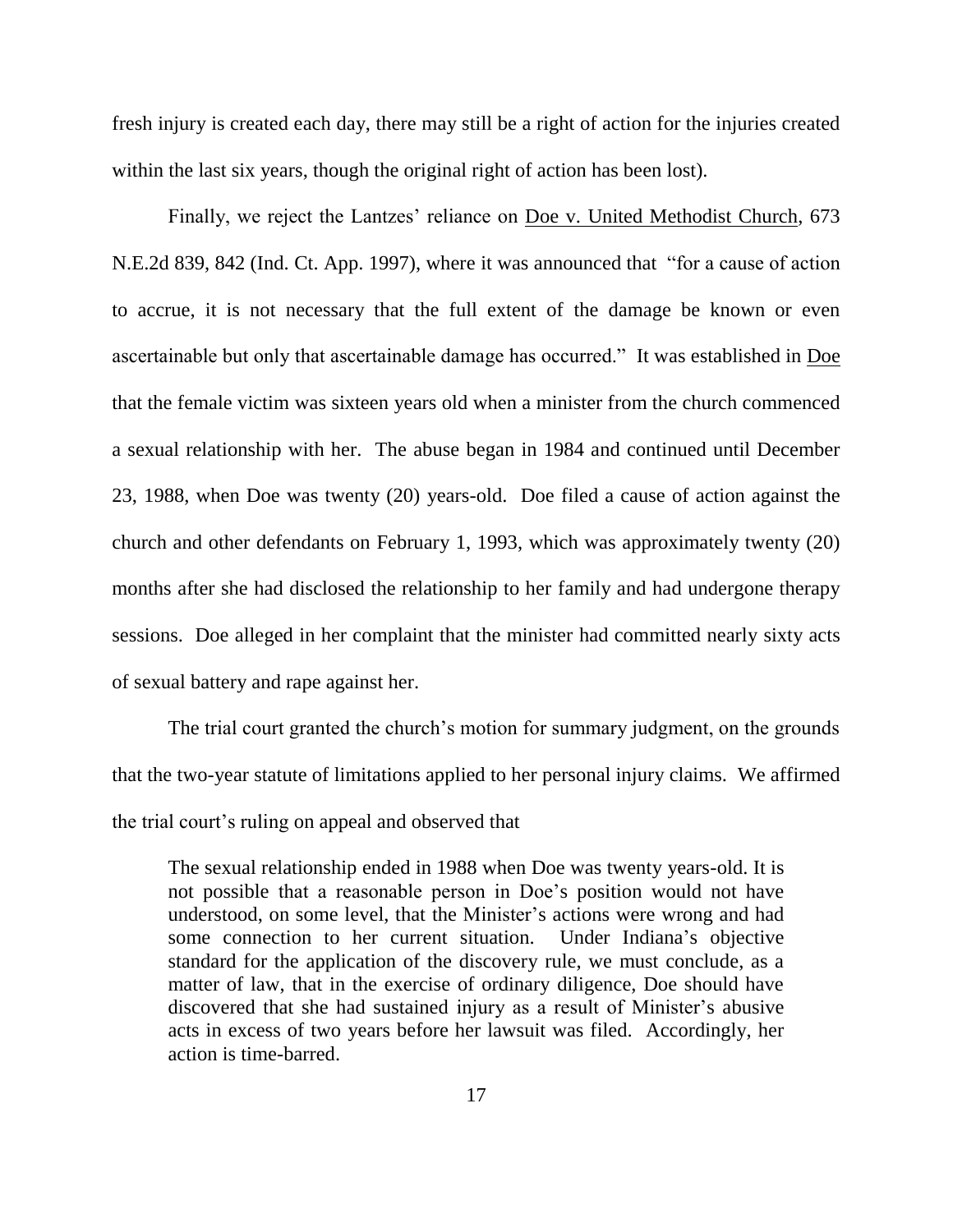Id. at 845.

In this case, the Lantzes contend that the rationale in Doe should similarly preclude the actions for trespass and negligence because the Stickdorns knew of the Lantzes' dairy business as of October 2003. However, as discussed above, it was not the operation of the farm or the mere existence of the manure pit that gave rise to the Stickdorns' cause of action for nuisance and trespass. Rather, as we have already pointed out, it was the intermittent, recurring, and continuing spreading of the manure from early 2003 through April 2005 that caused the damages. Therefore, the rationale advanced in Doe is inapposite in these circumstances and the designated evidence does not support a conclusion that the Stickdorns' claims for nuisance and trespass were timebarred. As a result, we conclude that the trial court erred in granting summary judgment in the Lantzes' favor with regard to the trespass and nuisance claims.<sup>5</sup>

Ind. Code § 32-30-6-9 (d) (emphasis added).

 $<sup>5</sup>$  At oral argument, the Lantzes alluded to the proposition that Right to Farm Act, which</sup> limits the circumstances under which an agricultural operation can become subject to a suit alleging a nuisance, precludes the Stickdorns' action. The Lantzes posit that the following provision controls:

<sup>(</sup>d) An agricultural or industrial operation or any of its appurtenances is not and does not become a nuisance, private or public, by any changed conditions in the vicinity of the locality after the agricultural or industrial operation, as the case may be, has been in operation continuously on the locality for more than one  $(1)$  year ...

We acknowledge that the purpose of the Right to Farm Act is, among other things, "to reduce the loss to the state of its agricultural resources by limiting the circumstances under which agricultural operations may be deemed to be a nuisance." I.C.  $\S$  32-30-6-9(b). However, when examining the statutory provisions and the policy behind the Right to Farm Act, it is our view that it has no applicability to the manner in which two farmers, i.e., the Stickdorns and the Lantzes, conduct their operations. See, e.g., Lindsey v.